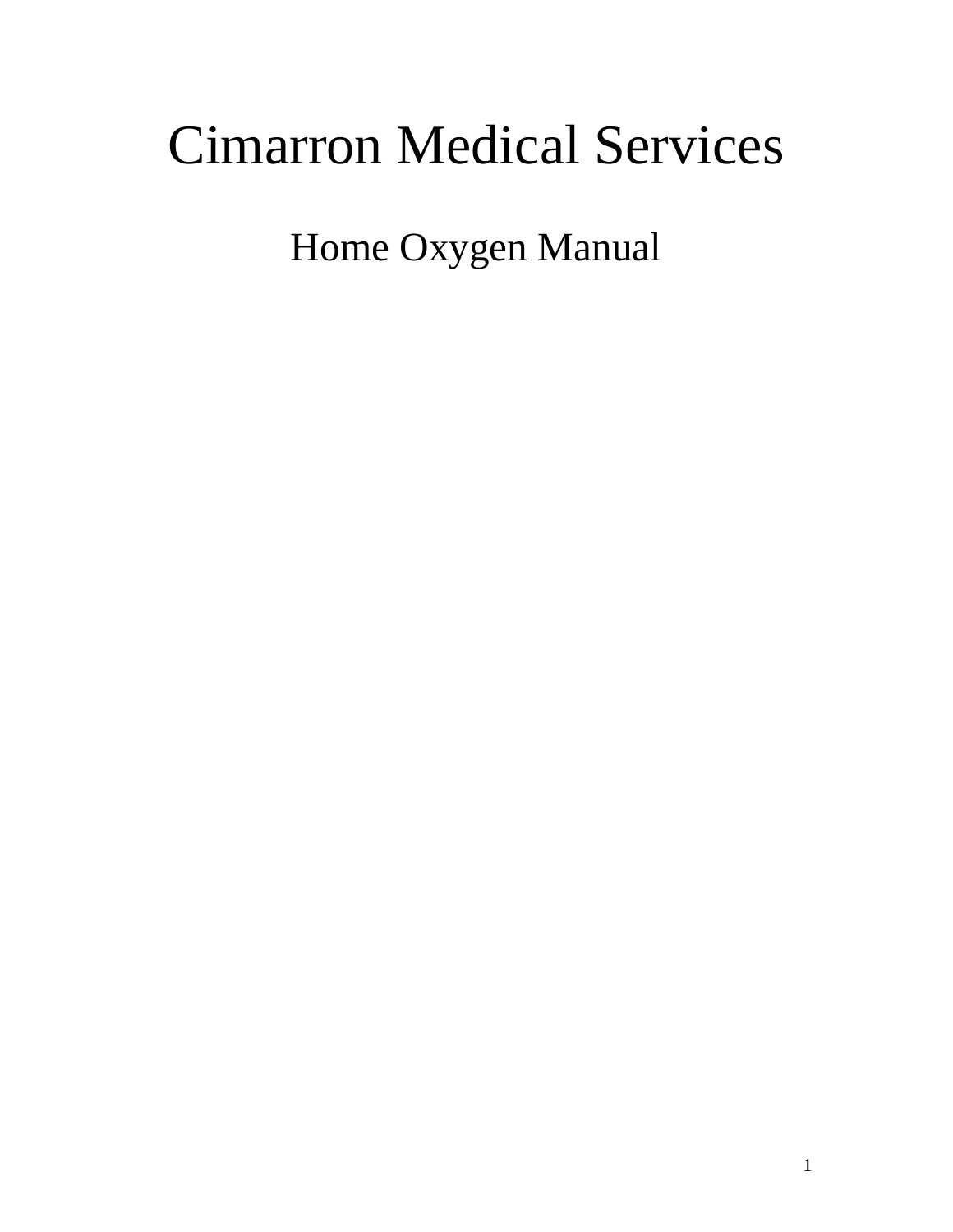# Table of Contents

| Introduction to Home Oxygen              | 3              |
|------------------------------------------|----------------|
| <b>Using Your Concentrator</b>           | $\overline{4}$ |
| Nasal Cannula                            | 5              |
| Humidifier Use                           | 6              |
| <b>Oxygen Tanks</b>                      | $\overline{7}$ |
| <b>Regulators and Conserving Devises</b> | 8              |
| <b>Using Your Oxygen Tanks</b>           | 9              |
| <b>Oxygen Safety</b>                     | $10-12$        |
| <b>Cleaning and Maintenance</b>          | 13             |
| Troubleshooting                          | $14 - 15$      |
| <b>Adverse Reactions</b>                 | 16             |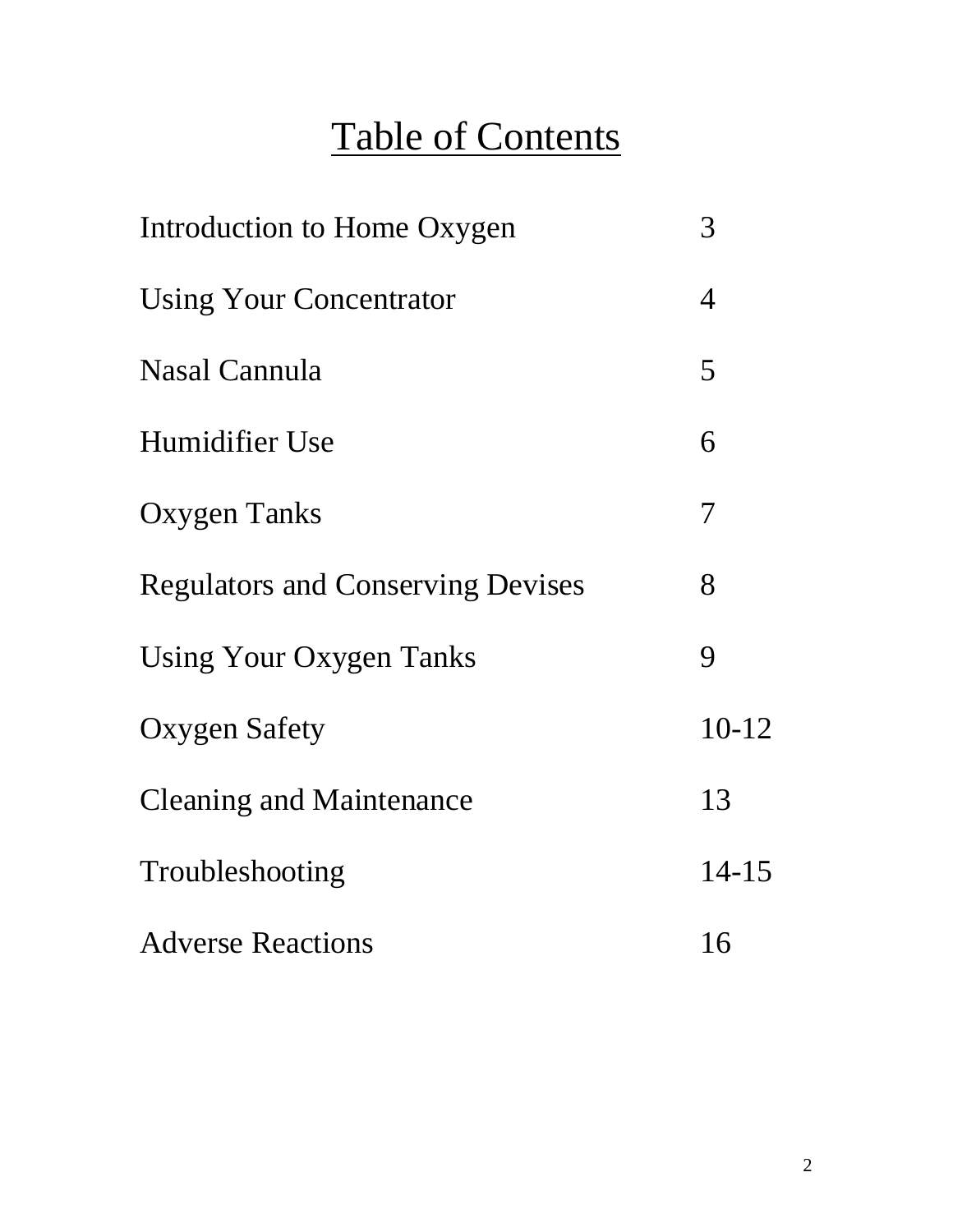## Introduction to Home Oxygen Therapy

Your physician has determined that supplemental oxygen is a benefit to you and has prescribed an oxygen system to be used at a specific flow to meet your particular needs. **CHANGES TO YOUR FLOW SETTINGS SHOULD ONLY BE MADE UNDER THE ADVICE OF YOUR PHYSICIAN.**

### Home Oxygen Therapy

More people are using oxygen therapy outside the hospital, permitting them to lead active, productive lives. People with COPD (chronic obstructive pulmonary diseases), occupational lung disease, lung cancer, congestive heart failure, or other chronic or acute lung disorders may use oxygen therapy at home.

The air you breathe every day contains 21% oxygen. The oxygen you will receive at home is closer to 100% oxygen. Home oxygen is considered to be a drug and must be prescribed by your doctor. Oxygen is not addictive and causes no side affects when used as prescribed. Some people may need supplemental oxygen continuously, while others may only need oxygen during exercise or sleep.

### **Oxygen Concentrator**

The oxygen concentrator is an electric oxygen delivery system on wheels. The concentrator extracts some of the room air and separates the oxygen from the other gases in the air. Oxygen is then delivered to you through tubing attached to a nasal cannula. The concentrator should be used while inside your home. Up to 50 feet of tubing can be added to allow you to move about. Concentrators are one of the most common home oxygen systems. Advantages are minimal maintenance needed, does not need to be refilled, and can be moved easily to another room if necessary.

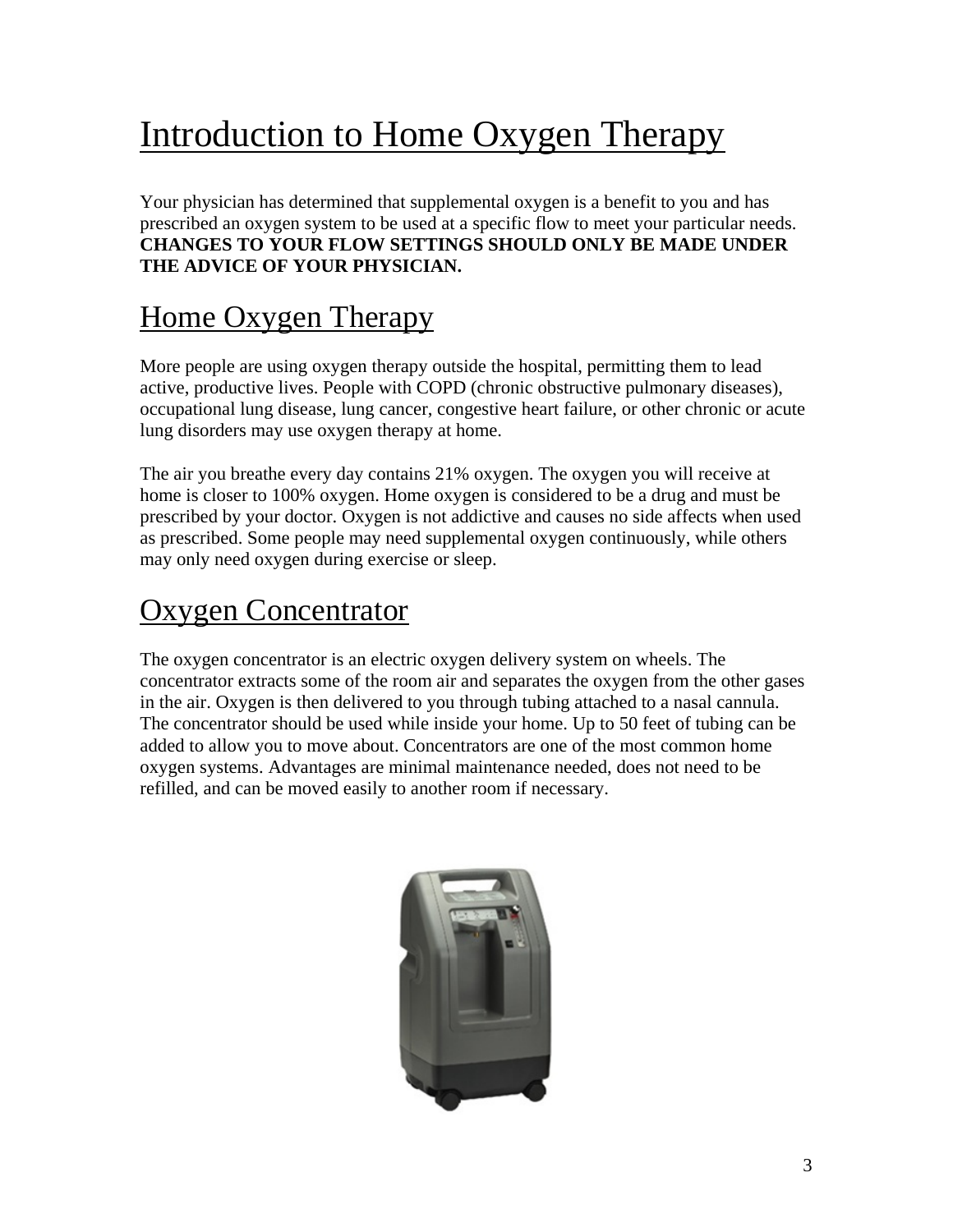### Using Your Concentrator

Position your unit near an electrical outlet in the room where you spend most of your time. The unit should be at least 6 inches from the walls, draperies, or any other objects that might prevent flow of air in and out of your concentrator.

**Note:** Do not connect to an electrical outlet controlled by a wall switch. No other appliances should be plugged into the wall outlet. Avoid using extension cords if possible.

1) Turn on your concentrator (On/Off power switch located on front of unit). Expect to hear alarm for approx. 5 seconds. If you hear this alarm at any other time, your concentrator may be malfunctioning; refer to the troubleshooting part of this book or contact Cimarron Medical Services if needed.



- 2) Adjust the flow meter to your prescribed flow rate (i.e. if your orders are 2 liters per minute, turn your knob until the black ball is in the middle of the line next to the two)
- 3) Attach tubing to green connector on concentrator. Push in clear barbed oxygen connector at opposite end of tubing. Attach nasal cannula to barbed connector.



Flow Meter

Green Connecter



Clear Barbed Connector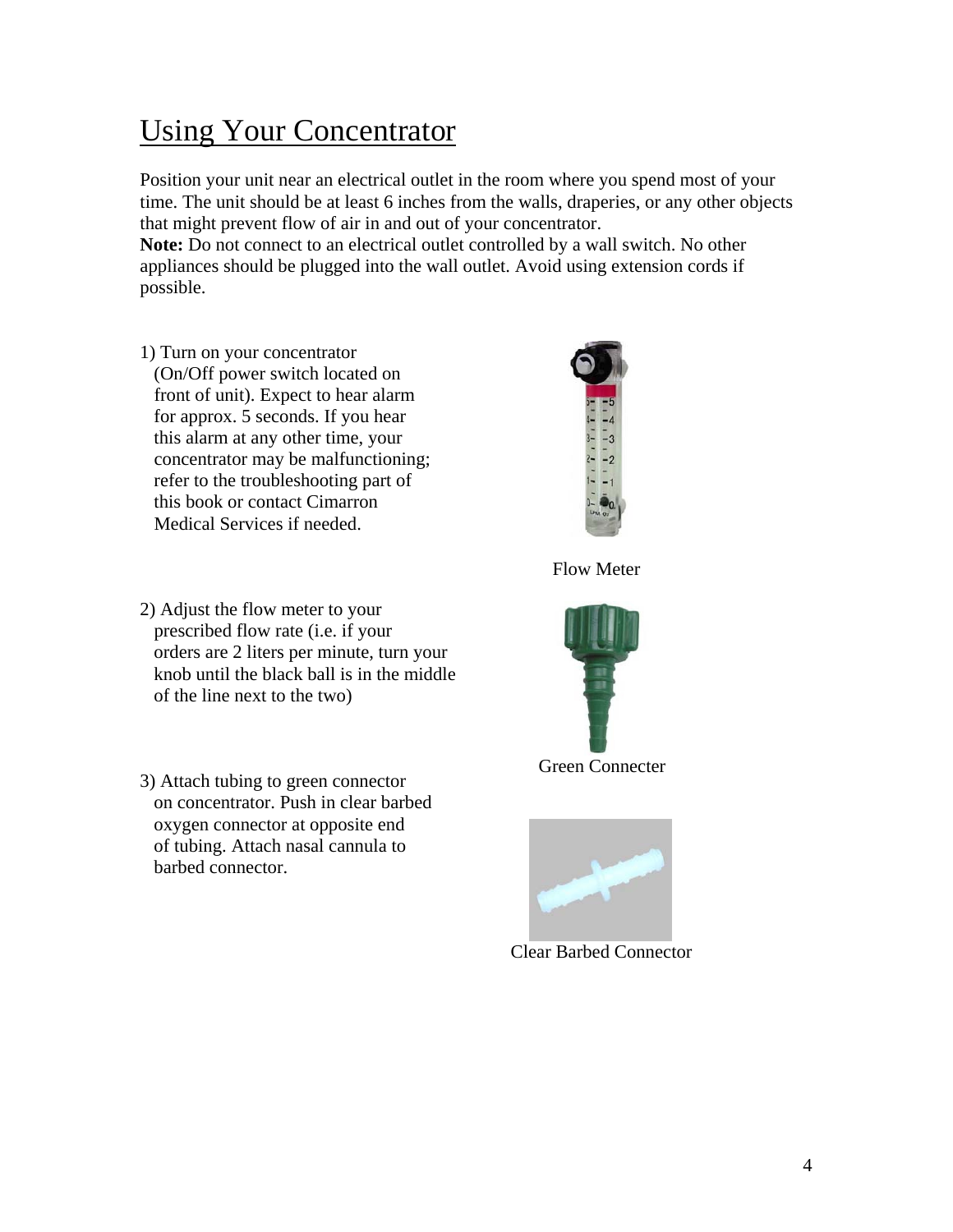#### Nasal Cannula

A nasal cannula is the most frequently used oxygen accessory. It consists of two prongs that rest in your nose. These prongs are attached to tubing that is placed behind your ears and secured under your neck. When you use your oxygen, you will feel the oxygen enter your nose through the curved prongs. Nasal cannulas can be worn while eating, drinking or talking.

1) Attach the cannula to the connector and adjust the flow rate as prescribed by your doctor. DO NOT CHANGE YOUR OXYGEN FLOW RATE WITHOUT CONSULTING WITH YOUR PHYSICIAN. If your physician changes your flow rate contact Cimarron Medical immediately.



- 2) Place the two prongs into your nostrils, making sure that the prongs are curved downward.
- 3) Place the tubing behind your ears.
- 4) Tighten the slide comfortably under your chin.

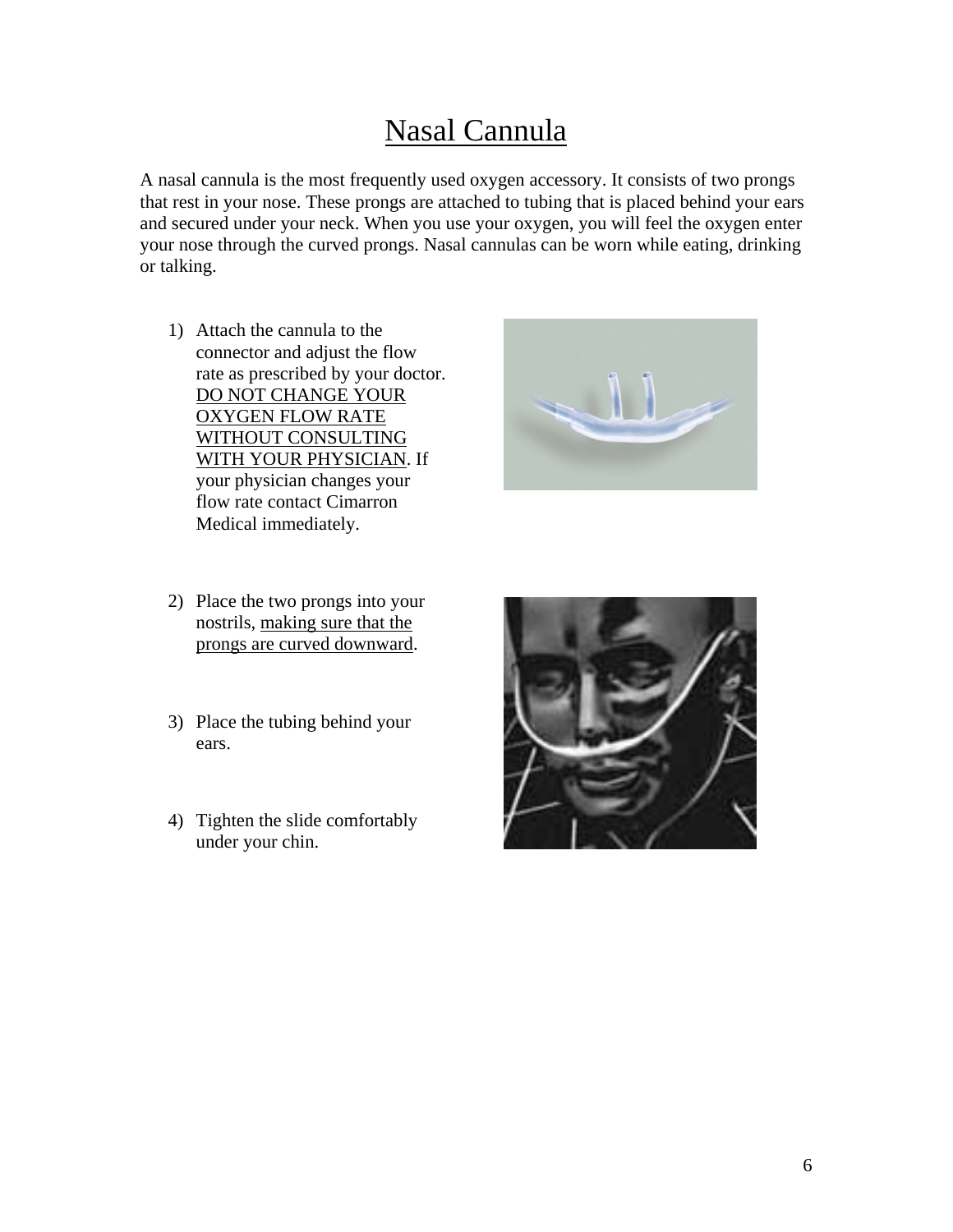### Humidifier Use

If you develop any dryness or nose bleeds from oxygen therapy, you may need to attach a water humidifier to your concentrator. This will add moisture to the oxygen.

- 1) Where the tubing attaches to green connector on the concentrator, pull from machine. Unscrew the green connector from the oxygen outlet on the concentrator.
- 2) Fill humidifier bottle with **distilled water only**. Do not fill past the maximum indicator on the bottle. This could cause water to flow into your tubing. **Make sure the lid is on tight and not cross-threaded**.
- 3) Thread the wing nut on top of the humidifier bottle to the oxygen outlet on the concentrator. Again making sure it is securely tightened and not cross-threaded.
- 4) Attach the oxygen tubing directly to the humidifier bottle outlet fitting.
- 5) If humidity is added to the oxygen, a water trap should be added between the turbing and the nasal cannula (nose piece). Empty water trap, if needed, by removing the white end cap. Water traps should prevent water from blowing up into your nostril. The trap should lay flat on the floor to ensure proper function.

If dryness still exists, use a water based solution like, KY Jelly or Roezit inside your nose.

6) If any soreness develops on ears, ear guards are available on request.



Humidifier Bottle



Bottle Attached to Concentrator



Water Trap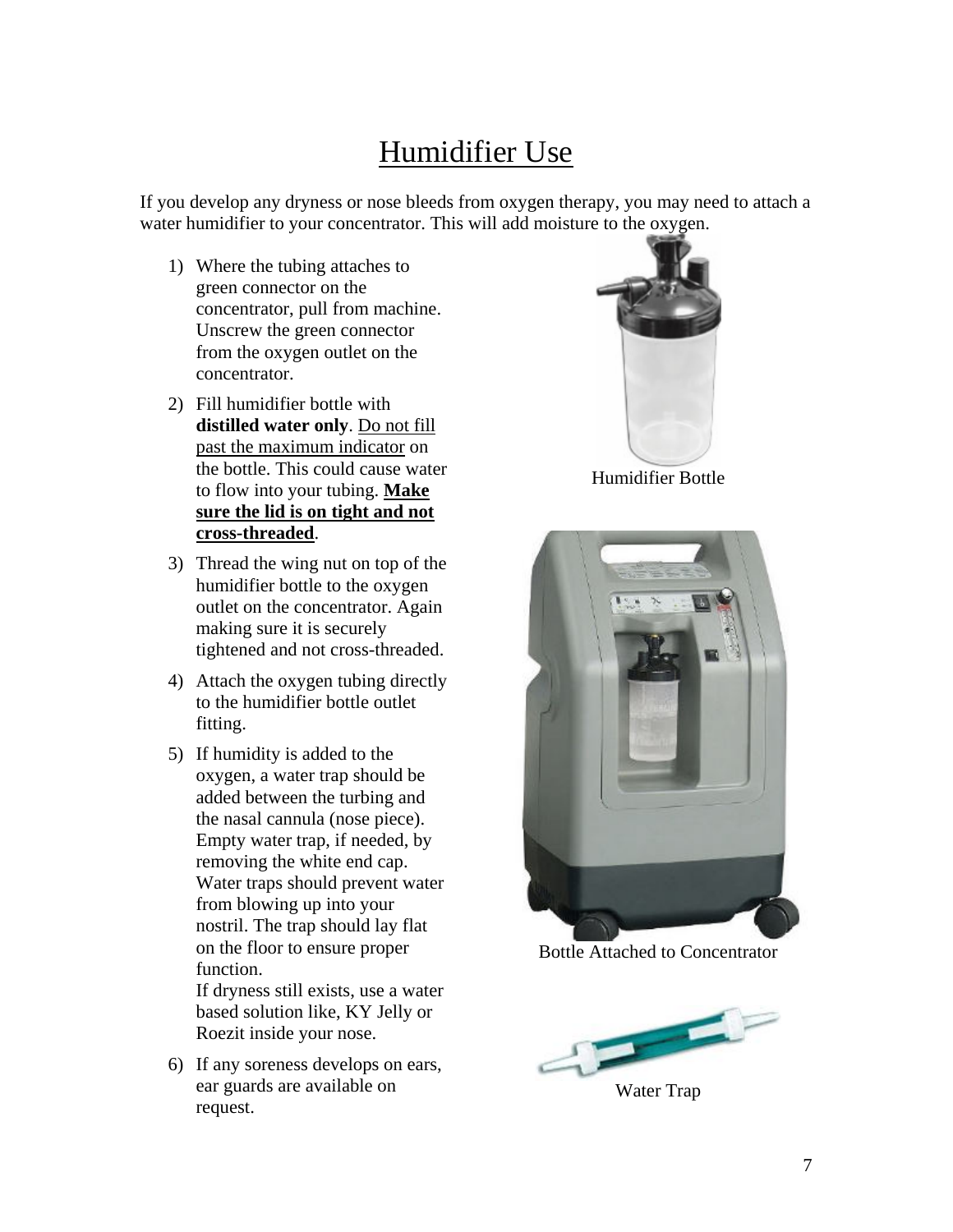### Oxygen Cylinder (tank)

A cylinder is a tank that contains oxygen under pressure. Due to the high pressure involved, cylinders are made of aluminum or steel and must be handled carefully.

Oxygen cylinders come in several sizes. The most common sizes are E, C, and B tanks. The only differences between the tanks are their size and amount of oxygen they contain.

**E Cylinders:** These cylinders are about 2.5 feet tall and weigh about 18 pounds when full. They can be moved easily with a rolling cart. An E cylinder is provided as a backup for the concentrator in case there is a system or power failure. Advantages are they last longer than the B or C tanks and can be used for trips away from home. A disadvantage of the E tank is that they are a little heavier in comparison to the B or C tanks.

**C Cylinders:** These tanks are about 1.5 feet tall and weigh about 7 pounds when full. The cylinders come with a carrying case that can be worn over the shoulder and are for short trips outside of the house. (i.e. grocery store, doctor appointments, etc.)

**B Cylinders:** The B tanks are the smallest of the cylinders. They are also about 1.5 feet tall, but only weigh 5.5 pounds when full. A disadvantage to these tanks is that they will not last as long as the C tank.

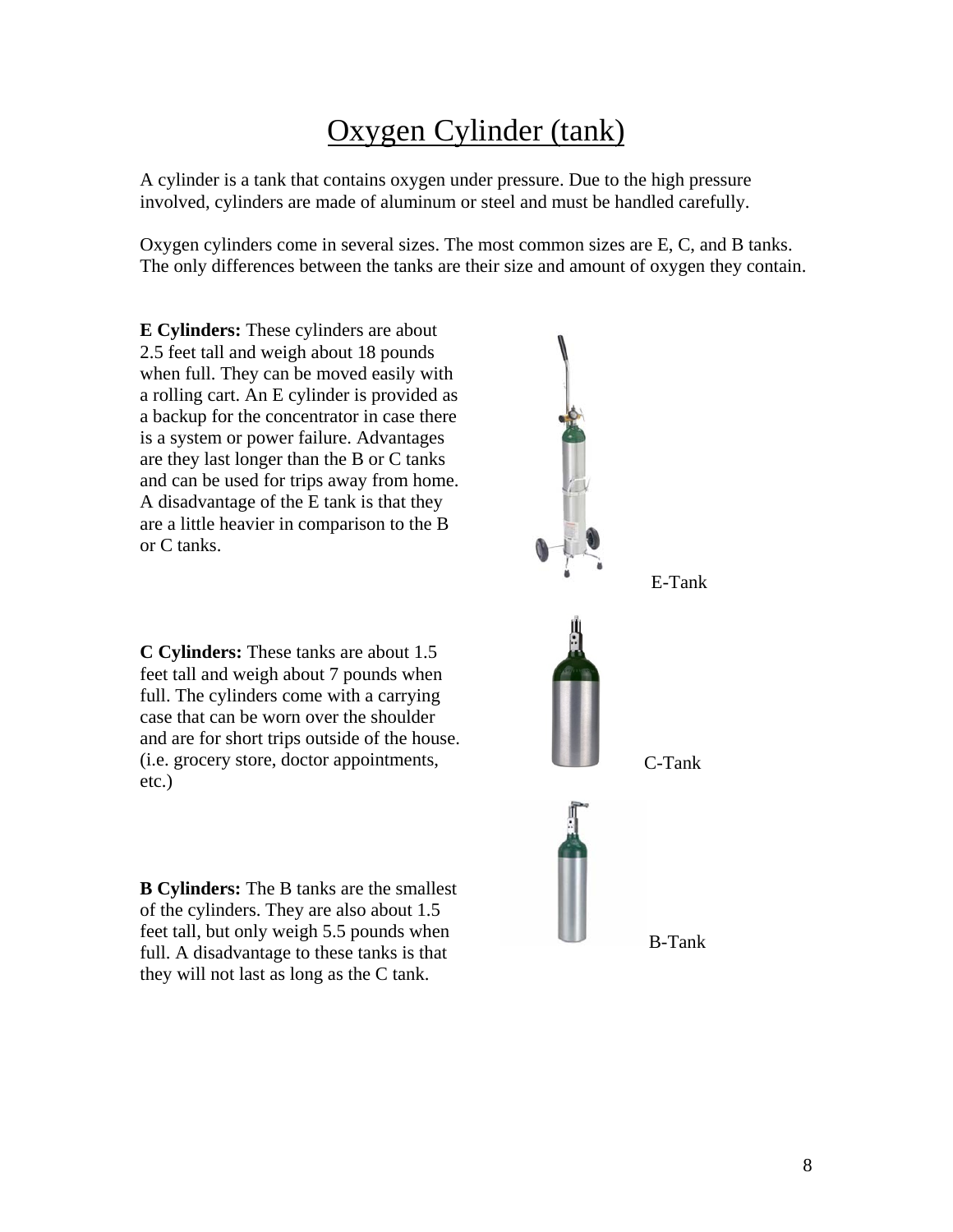### Regulators and Conserving Devices

A **REGULATOR** (or a conserving device) is needed for operation of your oxygen cylinder. A regulator reduces the pressure coming out of an oxygen cylinder to obtain a specific flow rate. A regulator consists of a flow gauge and pressure gauge. The pressure gauge indicates the pressure of oxygen in the cylinder. A full cylinder should read approximately 1800 psi (the needle should be in the green area). As you use the oxygen in your cylinder, the pressure will drop; how quickly the pressure drops depends on the flow rate. When the pressure gauge reads low, approximately 500 psi (the needle in the red area), it is time to change your tank for a full one. The regulator provides oxygen at a continuous flow and does not require any batteries for use.



Oxygen **CONSERVING DEVICES** are very popular. Conservers are similar to regulators except instead of running continuously they pulse when you breathe in through your nose. The major advantage with these is the tanks will last much longer than with a regulator. Most of these devices require batteries to operate.

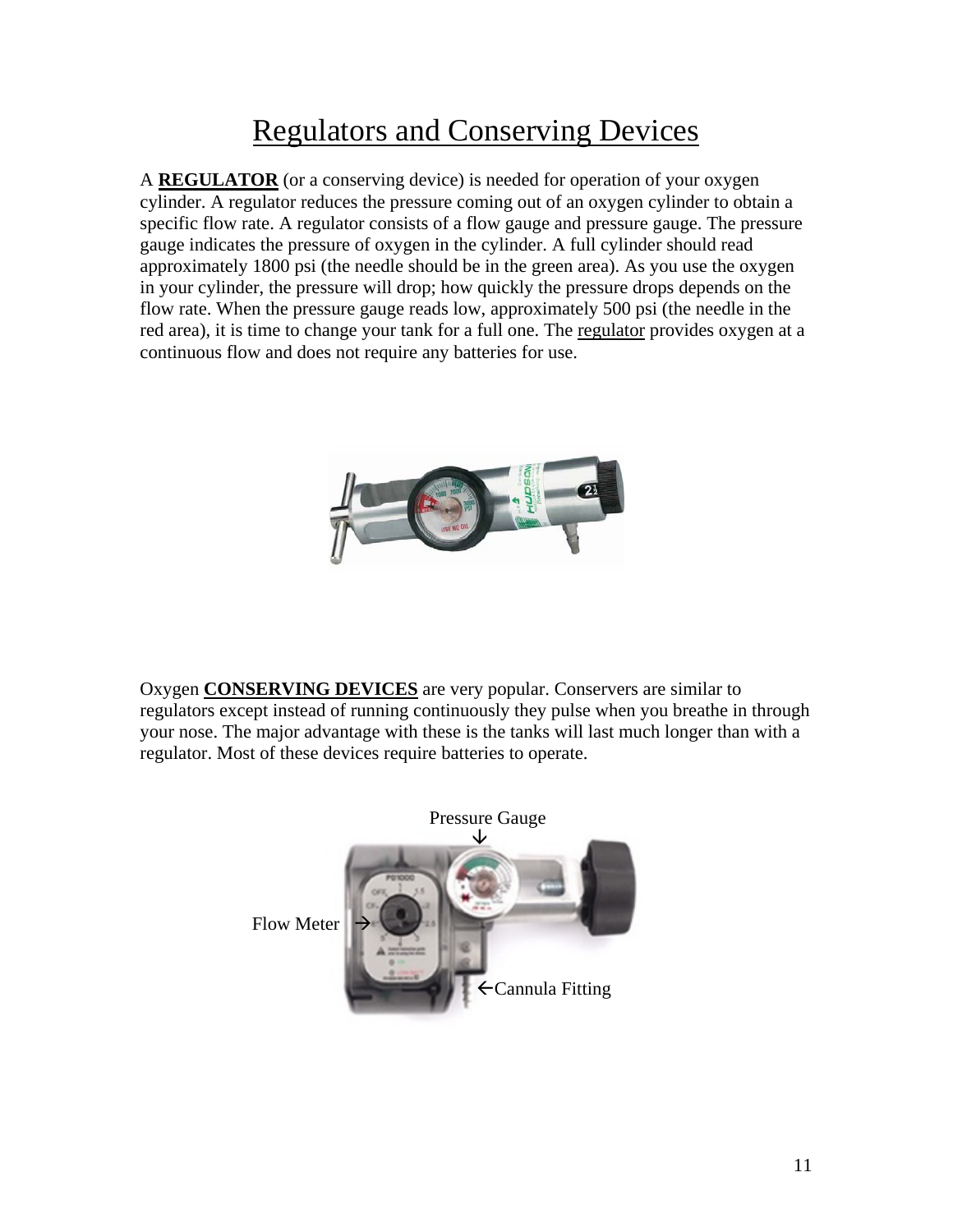### Preparing and Using Your Oxygen Cylinder (Tank)

You will need the following equipment to prepare your cylinder for use:

- ▶ Cylinder
- Regulator or Conserving Device
- $\blacktriangleright$  Cylinder wrench (key)
- $\blacktriangleright$  Nasal cannula

Note: If your cylinder has a regulator or conserving device already attached; disregard steps 1-4.

- 1) Carefully remove the seal from the cylinder neck. Remove Seal
- 2) Notice the 3 holes on the neck of the cylinder. These holes are only located on one side.
- 3) Place the regulator (or conserver) over the cylinder. Align the three prongs on the regulator/conserver with the three holes on the cylinder neck.
- 4) Tighten the handle on the regulator/conserver until it is firmly attached
- 5) Attach your cylinder wrench to the top of the cylinder. Turn the wrench slowly counter-clockwise (to left) one full turn to open the cylinder. You should see the needle on the pressure gauge read "full" at this point.
- 6) Adjust the flow rate by turning the flow knob until you reach your desired prescription rate.
- 7) Attach your nasal cannula to the flow outlet.
- 8) To turn your oxygen off, attach your cylinder Tighten Knob wrench to the top of the tank and turn clockwise (to the right) until it stops.



Open Tank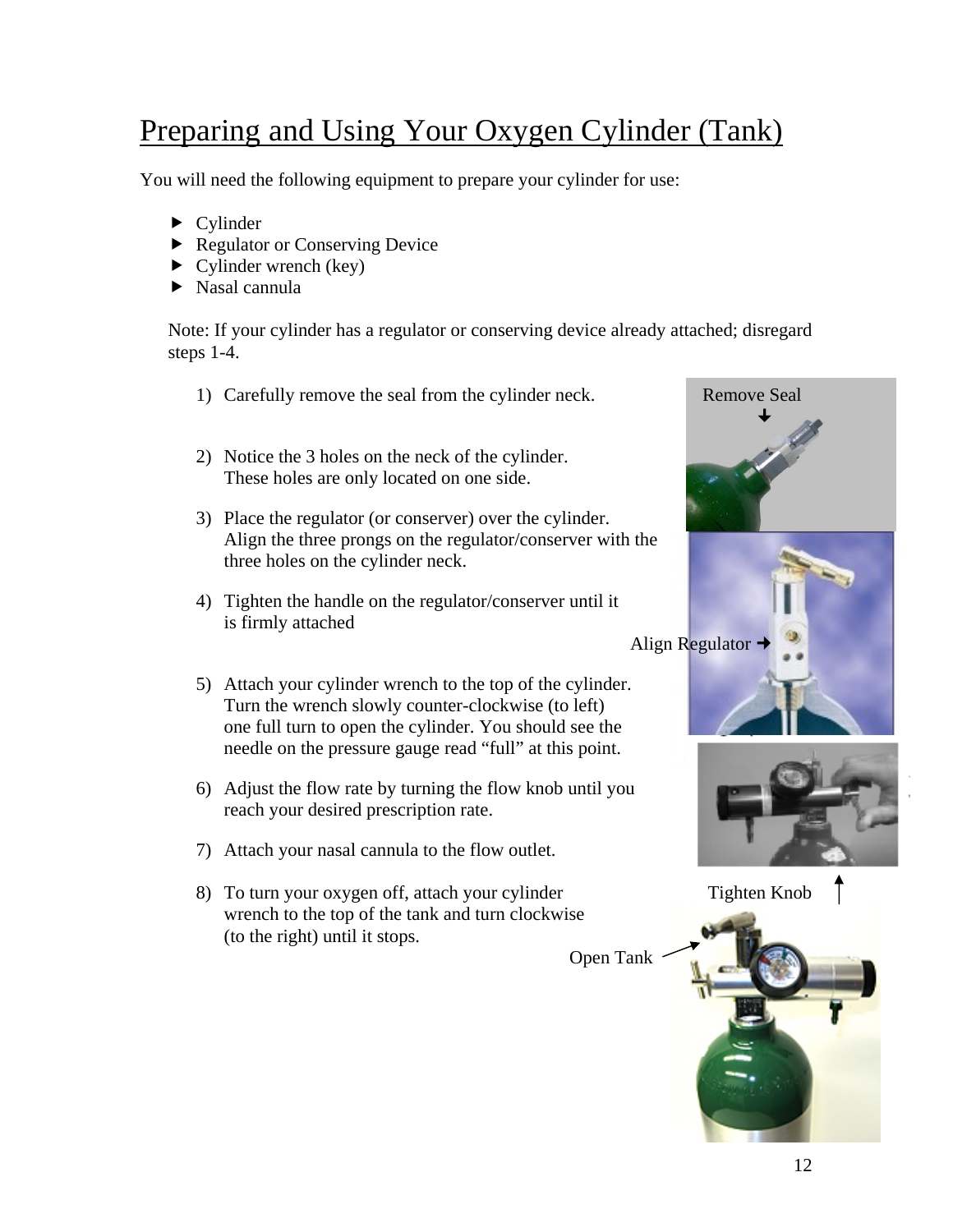#### Oxygen Safety Guidelines

Oxygen is a safe gas as long as it is used properly. Oxygen supports combustion so any material that is already burning will burn much faster and hotter in an oxygen-enriched atmosphere. It is very important to follow these precautions so that you and your family are safe when you are using your oxygen.

- 1. Do not smoke or allow others to smoke in the same room as your oxygen concentrator or cylinders.
- 2. Post yellow "No Smoking" signs in your home (ex. Front door, back door, or side window).
- 3. Keep the following **at least five feet away** from an oxygen source:
	- $\triangleright$  burning candles
	- $\triangleright$  open flames
	- $\triangleright$  gas stoves
	- $\triangleright$  electrical appliances
	- $\triangleright$  any item or equipment that may spark
- 4. Do not use aerosols near oxygen equipment.
- 5. Do not use oil or lubricants on oxygen equipment.
- 6. Smoke detectors, fire extinguishers and flashlights in the home and working properly are highly recommended.
- 7. If you use an oxygen concentrator, 1) notify your fire department and 2) notify your electric company so you will be given priority if there is a power failure.
- 8. Turn your oxygen off when not in use.
- 9. Do not store oxygen cylinders in heat or direct sunlight.
- 10. Secure oxygen cylinders properly in appropriate stands to prevent tipping or place them on their side on the floor.
- 11. Always store your oxygen concentrator and tanks in a well-ventilated area. **Placement in a closed closet or car trunk would not provide adequate ventilation.**
- 12. Oxygen tanks should not be left in vehicles or garages during extreme heat.
- 13. When driving, secure the oxygen unit so it will not tip over. Leave a window open slightly for ventilation so the oxygen will not accumulate in the car.
- 14. Be careful to not trip on oxygen tubing while using your oxygen concentrator.

#### 15. **Do not ever change the flow of oxygen unless directed by your physician.**

16. Do not use petroleum products (ex. Vaseline). Use water-based lubricants (ex. KY Jelly).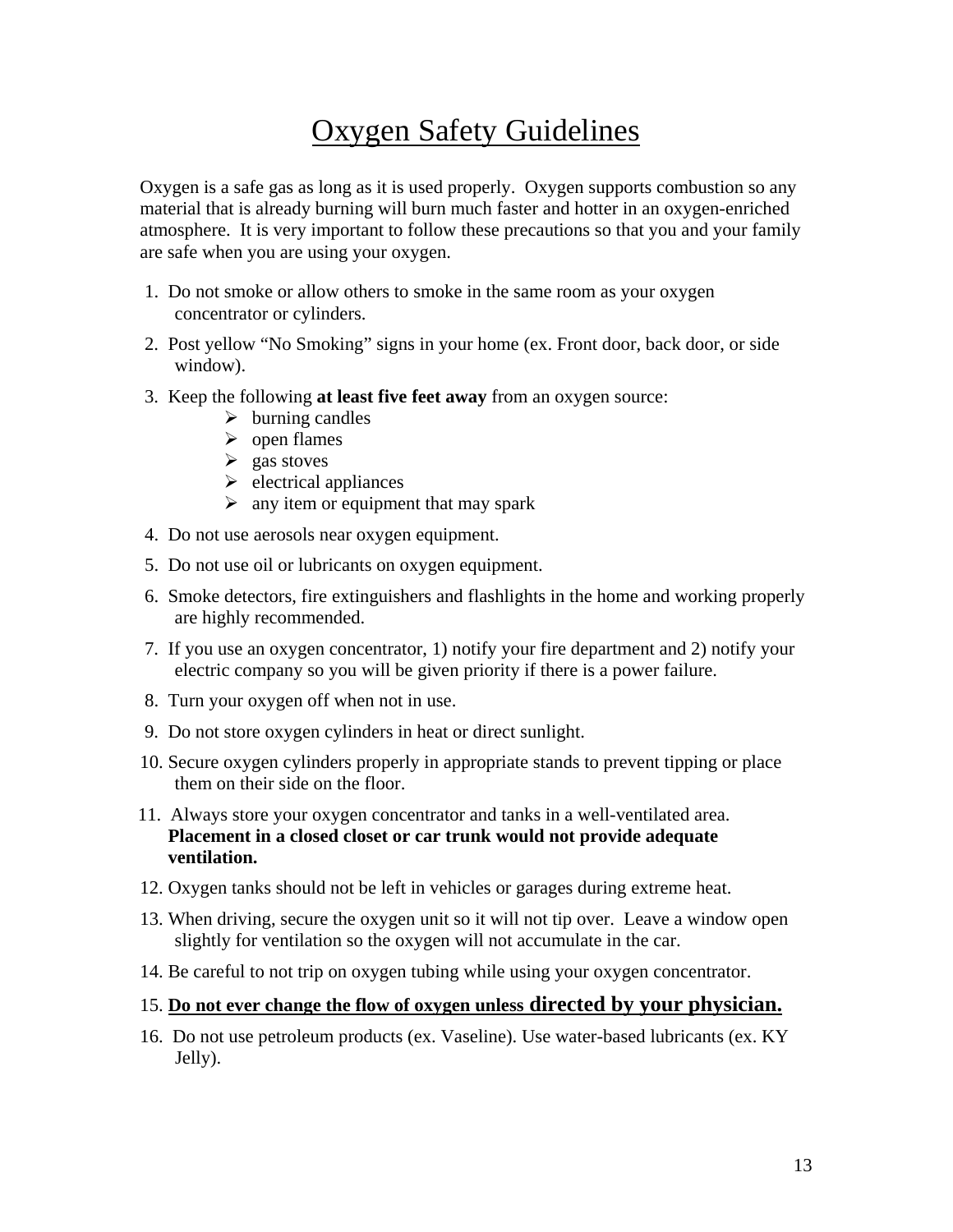### Cleaning and Maintenance Instructions

#### Once a Week:

- Unplug the unit and wipe down the concentrator with a damp cloth
- Remove the filter out of the back of concentrator. Rinse with warm, soapy water and remove excess water with a soft absorbent towel. A clean filter will prevent the concentrator from over-heating.
- Wash out humidifier bottle with warm, soapy water and refill it with clean distilled water. NOTE: Humidifier bottles can be disinfected by soaking in a vinegar solution with  $\frac{1}{2}$  vinegar and  $\frac{1}{2}$  water. Let soak for 30 minutes, rinse thoroughly, and let air dry.





Foam Filter Humidifier Bottle

#### Every 2 Weeks

Replace Nasal cannula (nose piece), oxygen mask or trach mask

#### Every 3 Months

- Replace Oxygen Tubing
- Replace Humidifier Bottle (if applicable)
- Replace Water Trap (if applicable)

**Note:** Routine changing of oxygen disposables prevents bacteria from growing.

**Suggestion:** Write on calendar to keep track of when to replace supplies.